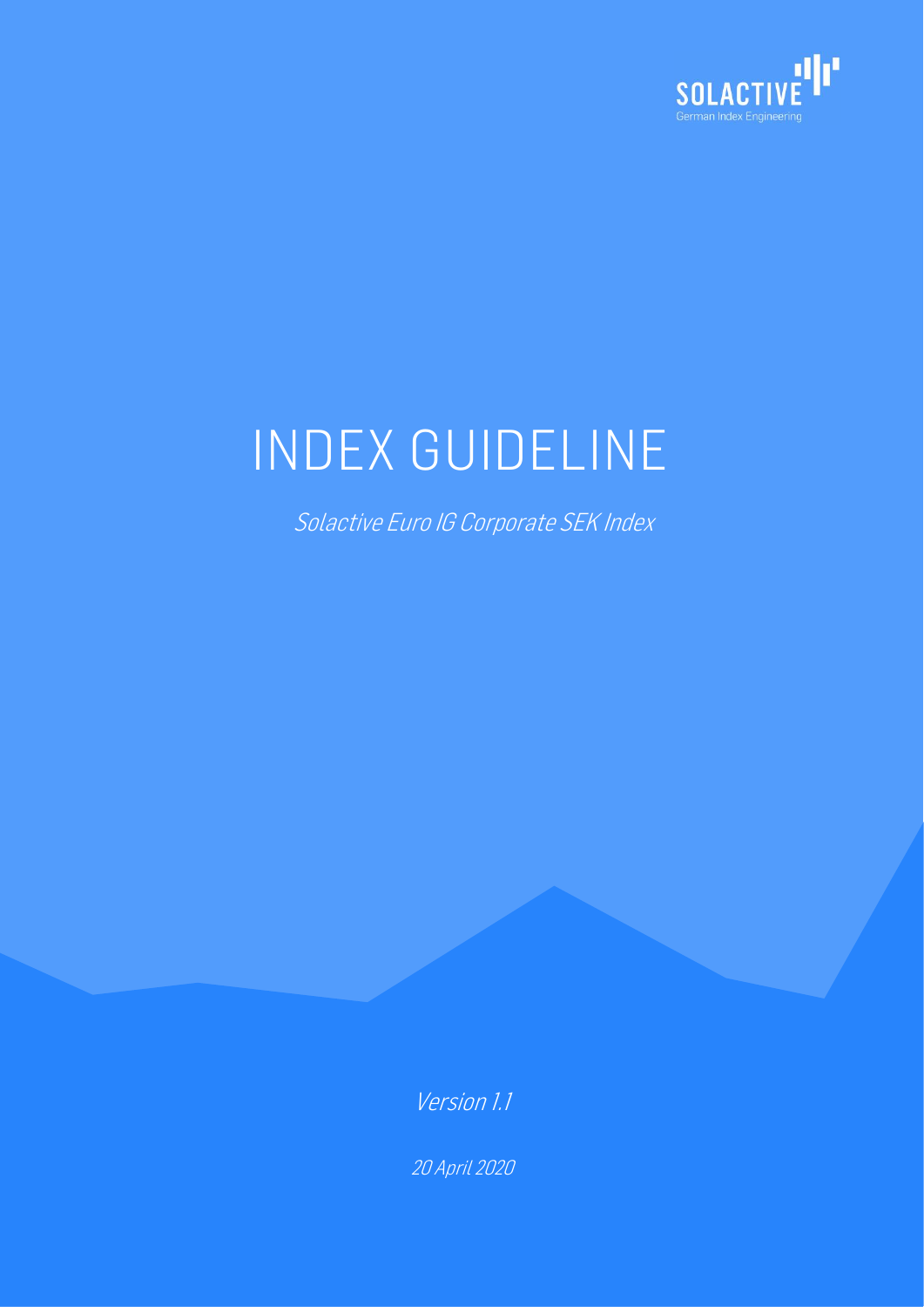### TABLE OF CONTENTS

| 1. |      |  |
|----|------|--|
|    | 1.1. |  |
|    | 1.2. |  |
|    | 1.3. |  |
|    | 1.4. |  |
|    | 1.5. |  |
|    | 1.6. |  |
| 2. |      |  |
|    | 2.1. |  |
|    | 2.2. |  |
| 3. |      |  |
|    | 3.1. |  |
|    | 3.2. |  |
| 4. |      |  |
|    | 4.1. |  |
|    | 4.2. |  |
|    | 4.3. |  |
|    | 4.4. |  |
|    | 4.5. |  |
|    | 4.6. |  |
| 5. |      |  |
|    | 5.1. |  |
|    | 5.2. |  |
|    | 5.3. |  |
|    | 5.4. |  |
|    | 5.5. |  |
| 6. |      |  |
|    |      |  |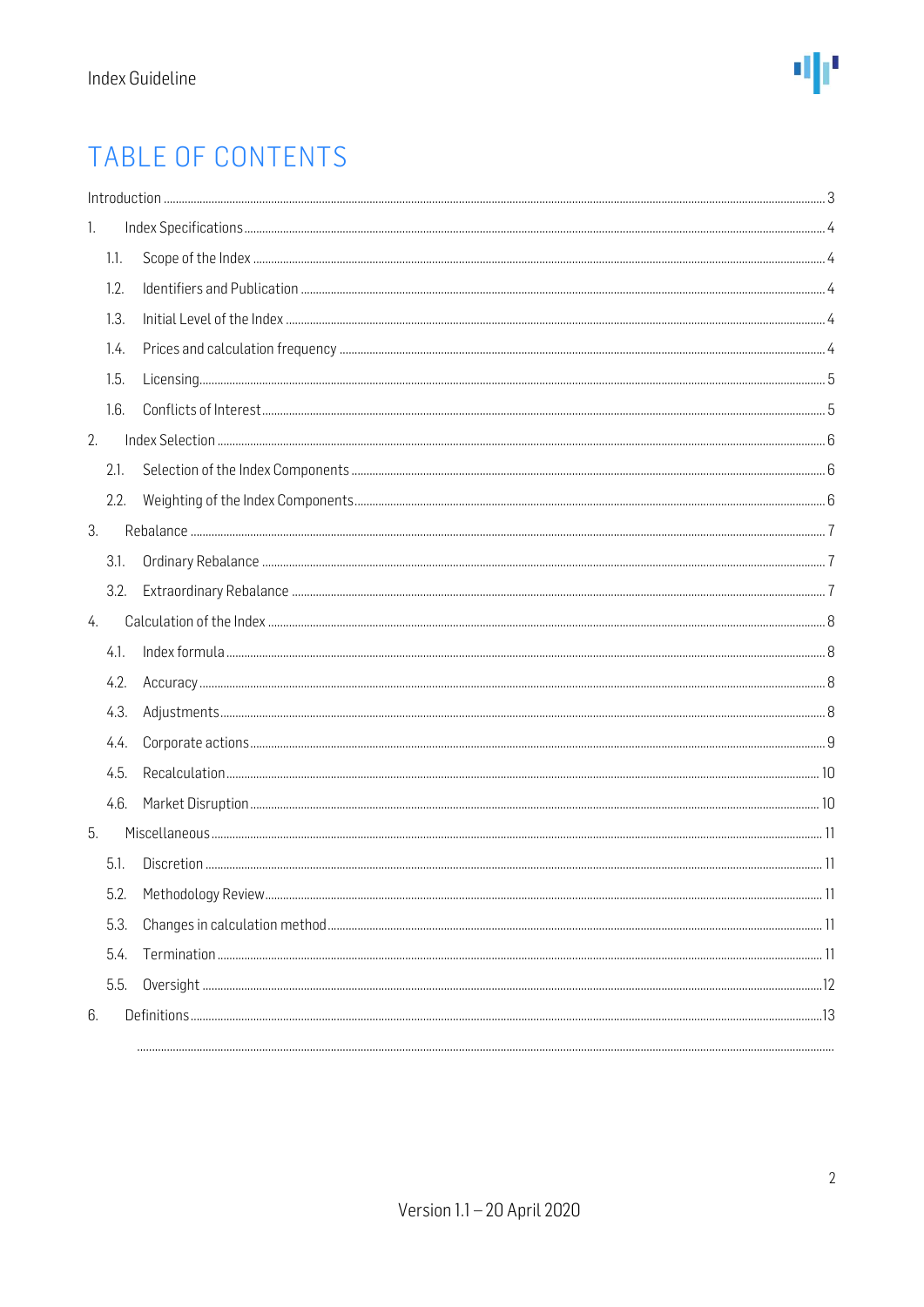### <span id="page-2-0"></span>INTRODUCTION

This document (the "GUIDELINE") is to be used as a guideline with regard to the composition, calculation and maintenance of the Solactive Euro IG Corporate SEK Index (the "INDEX"). Any amendments to the rules made to the GUIDELINE are approved by the OVERSIGHT COMMITTEE specified in Section 5.5. The INDEX is owned calculated, administered and published by Solactive AG ("SOLACTIVE") assuming the role as administrator (the "INDEX ADMINISTRATOR") under the Regulation (EU) 2016/1011 (the "BENCHMARK REGULATION" or "BMR"). The name "Solactive" is trademarked.

#### The text uses defined terms which are formatted with "SMALL CAPS". Such Terms shall have the meaning assigned to them as specified in Section 6 (Definitions).

The GUIDELINE and the policies and methodology documents referenced herein contain the underlying principles and rules regarding the structure and operation of the INDEX. SOLACTIVE does not offer any explicit or tacit guarantee or assurance, neither pertaining to the results from the use of the INDEX nor the level of the INDEX at any certain point in time nor in any other respect. SOLACTIVE strives to the best of its ability to ensure the correctness of the calculation. There is no obligation for SOLACTIVE – irrespective of possible obligations to ISSUERS – to advise third parties, including investors and/or financial intermediaries, of any errors in the INDEX. The publication of the INDEX by SOLACTIVE does not constitute a recommendation for capital investment and does not contain any assurance or opinion of SOLACTIVE regarding a possible investment in a financial instrument based on this INDEX.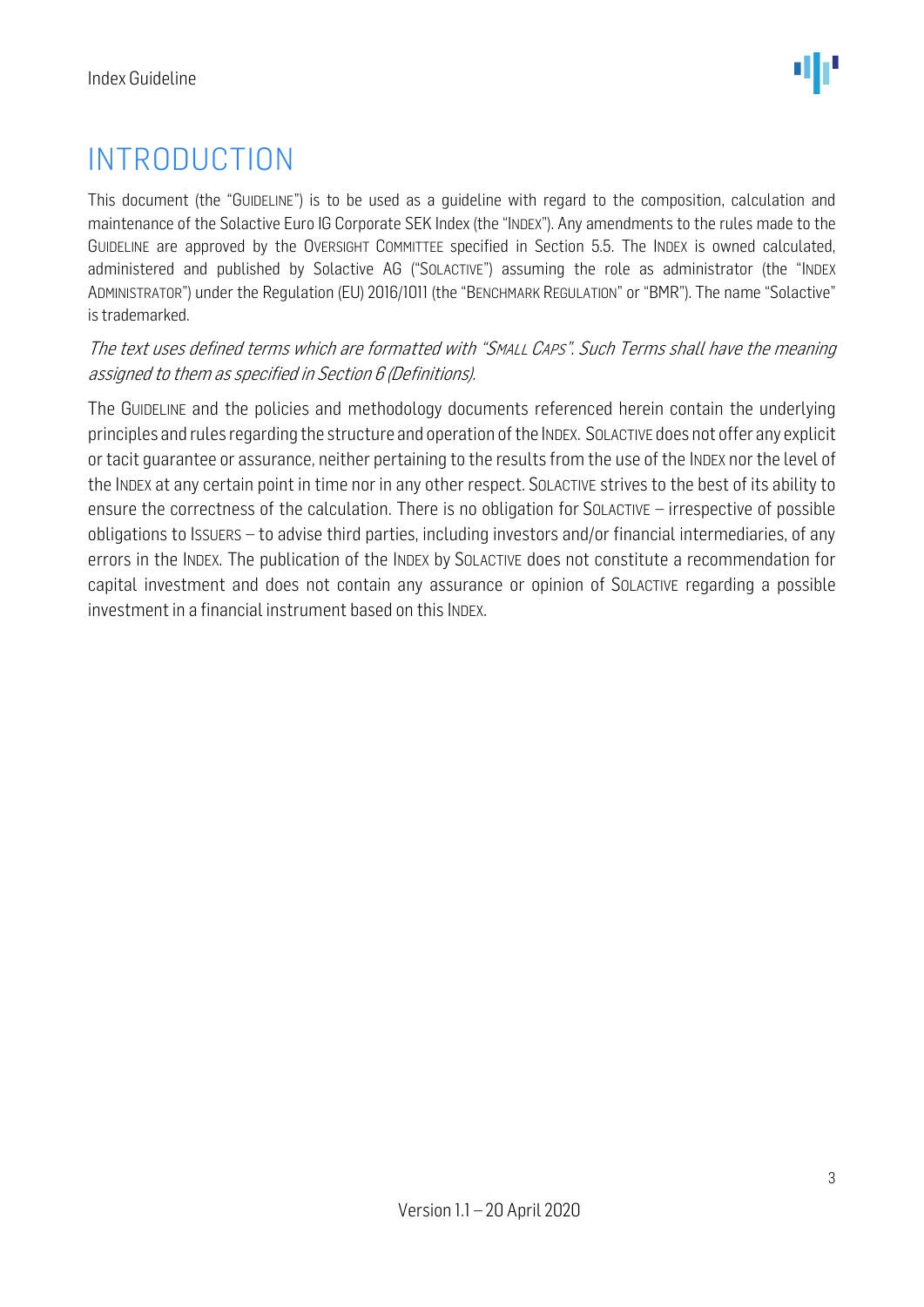### <span id="page-3-0"></span>1. INDEX SPECIFICATIONS

### <span id="page-3-1"></span>1.1. SCOPE OF THE INDEX

The Solactive Euro IG Corporate SEK Index is a rules-based, market value weighted index engineered to mirror the performance of investment grade bonds denominated in EUR. The issuer's domicile is not relevant. The index is comprised of EUR denominated IG-rated corporate bonds with a time to maturity of at least 12 months. The Index is part of the Solactive Euro Index family.

The Solactive Euro IG Corporate Index is a Total Return Index, i.e. coupon payments will be reinvested in the index on each rebalancing day. The index levels are calculated in SEK without any currency hedge.

### <span id="page-3-2"></span>1.2. IDENTIFIERS AND PUBLICATION

The INDEX is published under the following identifiers:

| Name                            | <b>SIN</b>   | Currency   | vpe    | <b>RIC</b> | <b>BBG</b> ticker |
|---------------------------------|--------------|------------|--------|------------|-------------------|
| Solactive Euro IG Corporate SEK | DE000SLA9TL1 | <b>SEK</b> | $GTR*$ | .SOLEIGSE  |                   |
| Index                           |              |            |        |            |                   |

\*GTR means that the INDEX is calculated as Gross Total Return index as described in the Bond Index Methodology, which is available on the SOLACTIVE website: <https://www.solactive.com/documents/bond-index-methodology/>

The INDEX is published on the website of the INDEX ADMINISTRATOR (www.solactive.com) and is, in addition, available via the price marketing services of Boerse Stuttgart GmbH and may be distributed to all of its affiliated vendors. Each vendor decides on an individual basis as to whether it will distribute or display the INDEX via its information systems.

Any publication in relation to the INDEX (e.g. notices, amendments to the GUIDELINE) will be available at the website of the INDEX ADMINISTRATOR: [https://www.solactive.com/news/announcements/.](https://www.solactive.com/news/announcements/)

### <span id="page-3-3"></span>1.3. INITIAL LEVEL OF THE INDEX

The initial level of the INDEX on the LIVE DATE is 1000. Historical values from the LIVE DATE will be recorded in accordance with Article 8 of the BMR.

#### <span id="page-3-4"></span>1.4. PRICES AND CALCULATION FREQUENCY

The INDEX is calculated and distributed once every BUSINESS DAY based on the LAST EVALUATED BID PRICE of the INDEX COMPONENTs. Bonds added in a rebalancing (see Section 3) are included the INDEX at the Last Evaluated Ask PRICE on the relevant REBALANCE DAY (as specified in Section 6). Bonds which are excluded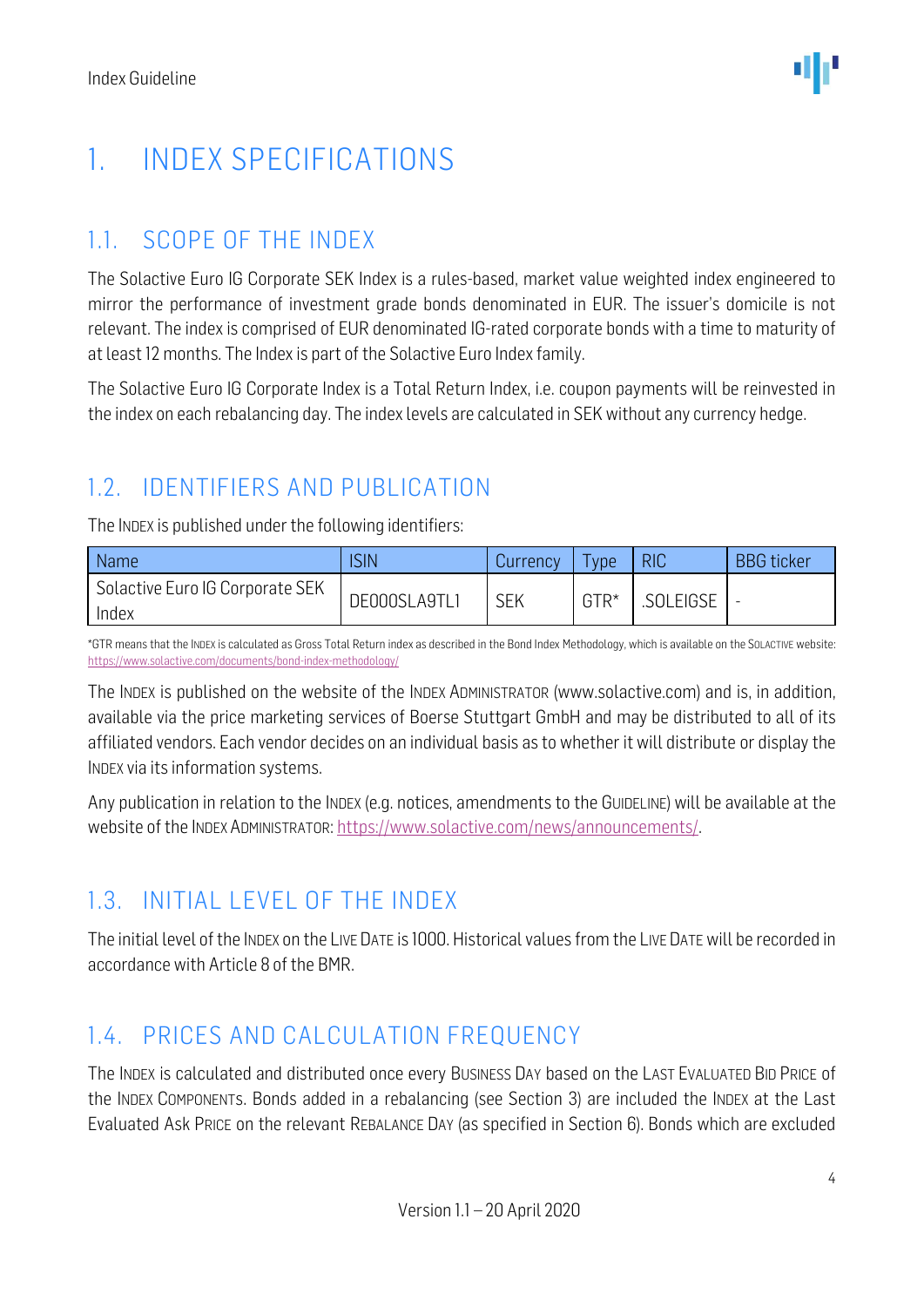from the INDEX in a rebalance are reflected in the calculation of the level of the INDEX for the REBALANCE DAY at the LAST EVALUATED BID PRICE on the relevant REBALANCE DAY. INDEX analytical values are calculated each BUSINESS DAY using the LAST EVALUATED BID PRICE based on FIXING TIME. Prices of INDEX COMPONENTS not listed in the INDEX CURRENCY are converted using the 4 PM London Time WM Fixing quoted by Reuters.

Should there be no current 4 PM London WM Fixing available on Reuters the most recent 4 PM London WM Fixing on Reuters for the preceding Business Day is used in the calculation.

### <span id="page-4-0"></span>1.5. LICENSING

Licenses to use the INDEX as the underlying value for financial instruments, investment funds and financial contracts may be issued to stock exchanges, banks, financial services providers and investment houses by SOLACTIVE AG.

### <span id="page-4-1"></span>1.6. CONFLICTS OF INTEREST

There are no conflicts of interest identified for this index.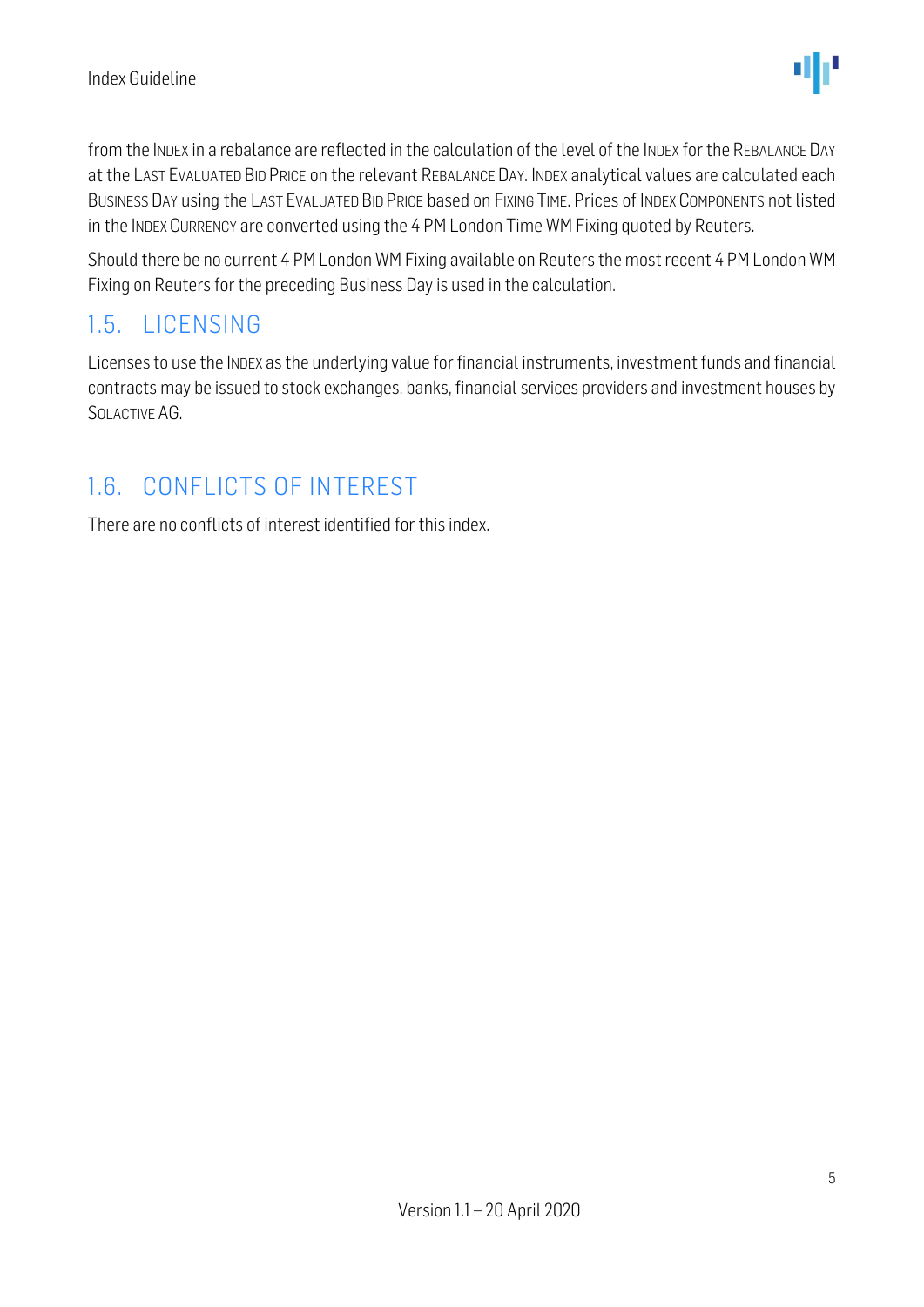### <span id="page-5-0"></span>2. INDEX SELECTION

On each SELECTION DAY, all bonds which meet the INDEX COMPONENT REQUIREMENTS are eligible for inclusion in the INDEX and will be added as INDEX COMPONENT on the REBALANCE DAY. Additionally, on each SELECTION DAY, it will be evaluated whether all current INDEX COMPONENTS still meet the INDEX COMPONENT REQUIREMENTS. Each INDEX COMPONENT that does not meet the INDEX COMPONENT REQUIREMENTSwill be removed from the INDEX on the next REBALANCE DAY.

### <span id="page-5-1"></span>2.1.SELECTION OF THE INDEX COMPONENTS

The initial composition of each INDEX, as well as any selection for a rebalance (as specified in Section 3) is determined using the following rules:

- The Index must have the same composition as the Solactive Euro IG Corporate Index (ISIN: DE000SLA8MS3).
- A price from the PRICING PROVIDER must be available for each INDEX COMPONENT on each SELECTION DAY

(the "INDEX COMPONENT REQUIREMENTS")

The determination of the INDEX COMPONENTS is fully rule-based and the INDEX ADMINISTRATOR has no discretion.

#### <span id="page-5-2"></span>2.2. WEIGHTING OF THE INDEX COMPONENTS

On each REBALANCE DAY each INDEX COMPONENT is weighted using the market value based on the LAST EVALUATED BID PRICES and accrued interest as on the REBALANCE DAY in order to achieve the aim of the INDEX.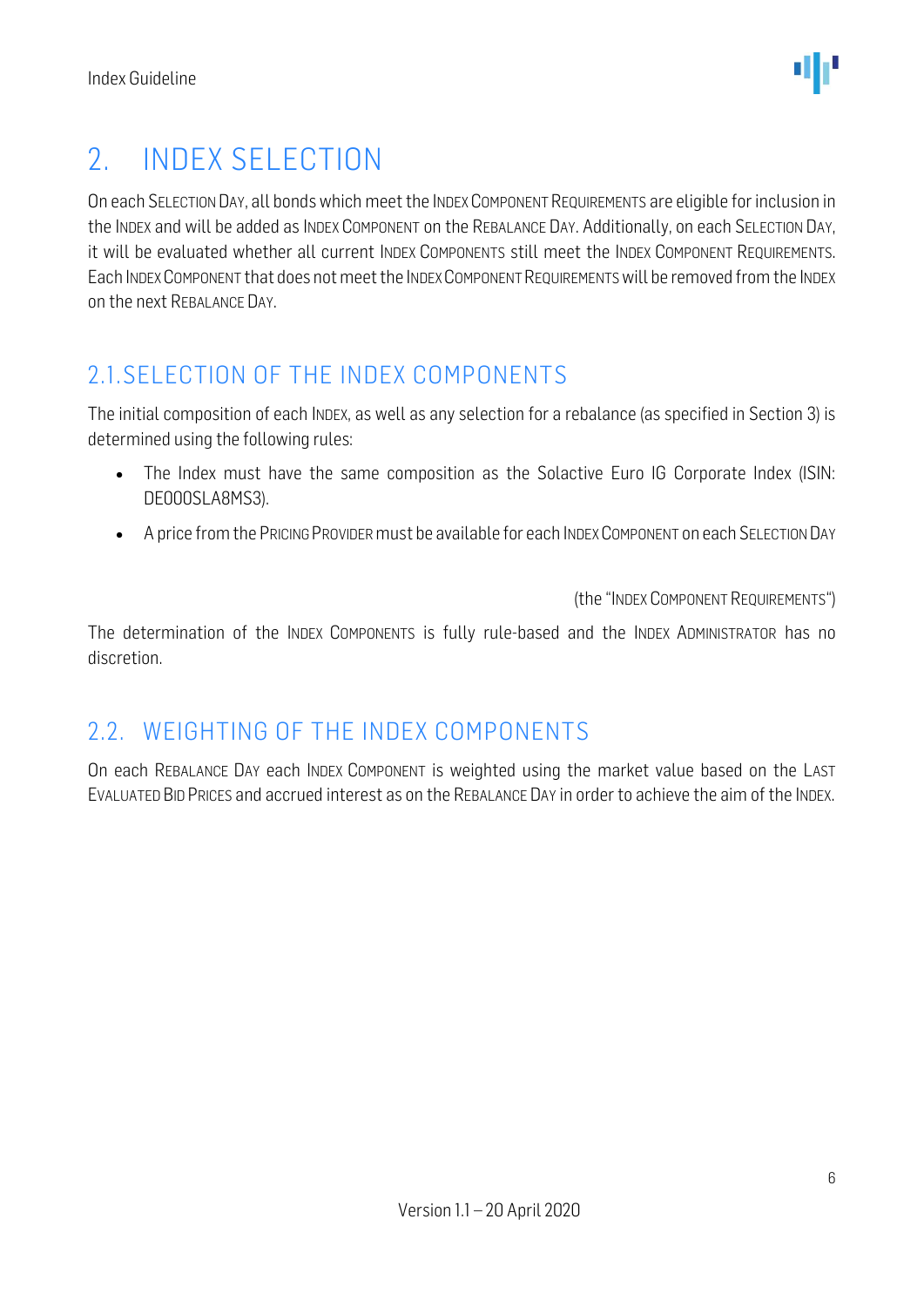### <span id="page-6-0"></span>3. REBALANCE

### <span id="page-6-1"></span>3.1. ORDINARY REBALANCE

In order to reflect the new selection of the INDEX COMPONENTS determined on the SELECTION DAY (in accordance with Section 2.1) the INDEX is adjusted on the REBALANCE DAY after CLOSE OF BUSINESS.

For more information on the rebalance procedure please refer to the Bond Index Methodology, which is incorporated by reference and available on the SOLACTIVE website: [https://www.solactive.com/documents/bond-index-methodology/.](https://www.solactive.com/documents/bond-index-methodology/)

SOLACTIVE will publish any changes made to the INDEX COMPONENTS with sufficient notice before the REBALANCE DAY on the SOLACTIVE webpage under the section "Announcement", which is available at https://www.solactive.com/news/announcements/

#### <span id="page-6-2"></span>3.2. EXTRAORDINARY REBALANCE

The INDEX is not rebalanced extraordinarily.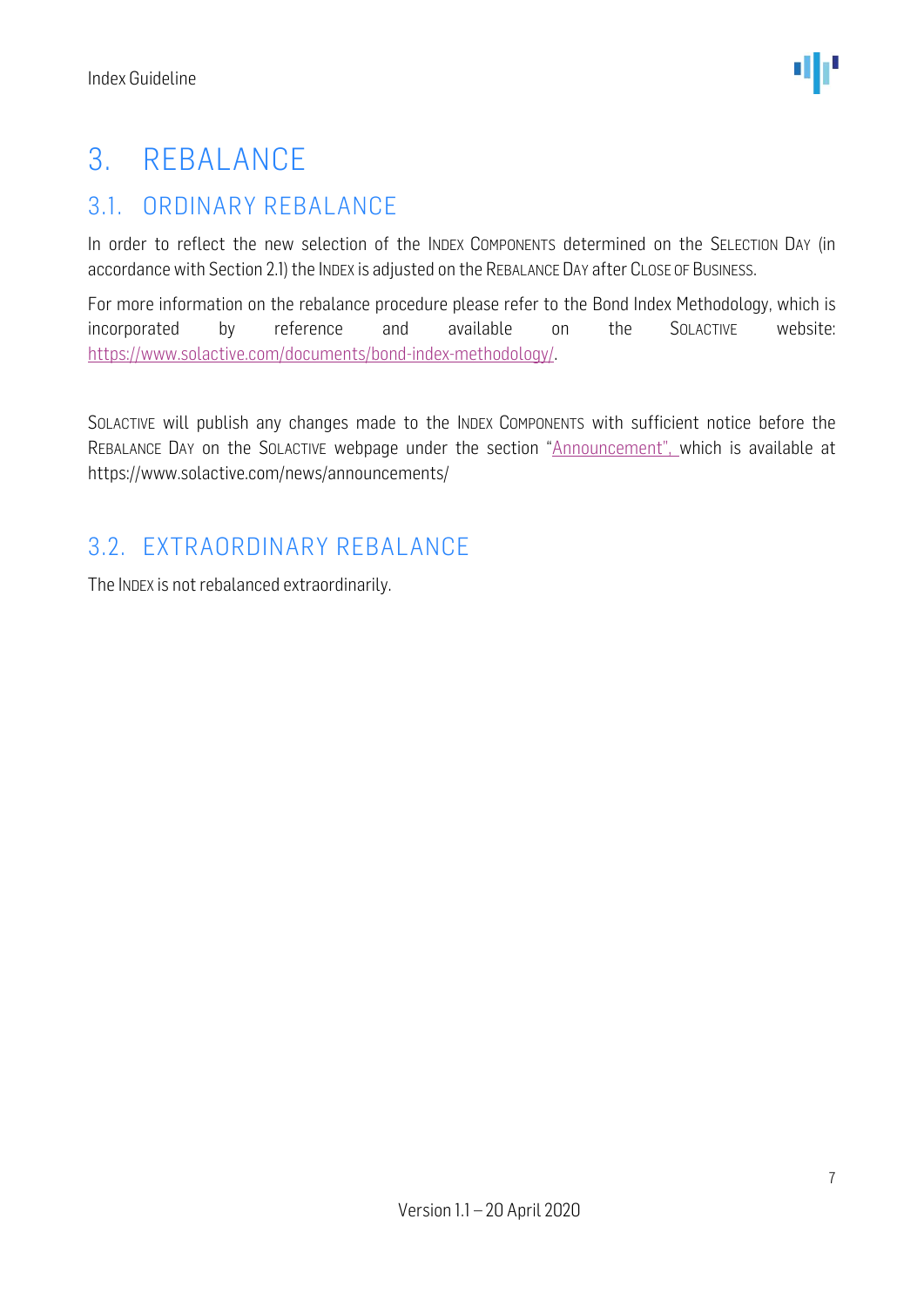### <span id="page-7-0"></span>4. CALCULATION OF THE INDEX

### <span id="page-7-1"></span>4.1. INDEX FORMULA

The INDEX is calculated as a TOTAL RETURN index.

The calculation is performed according to the Bond Index Methodology, which is available on the SOLACTIVE website: [https://www.solactive.com/documents/bond-index-methodology/.](https://www.solactive.com/documents/bond-index-methodology/)

A gross total return index seeks to replicate the overall return from holding an index portfolio, thus considering both coupon payments and Corporate Action proceeds in addition to the price changes adjusted for any accrued interest. Coupon and other cash payments will be reinvested on the monthly basis.

The periodic reinvestment formula implies a periodic reinvestment in the INDEX of proceeds resulting from corporate actions and coupon payments in respect of the INDEX COMPONENTS on the next regular REBALANCE DAY following such events. For the period until reinvestment the proceeds are held in a cash component. On the REBALANCE DAY the proceeds are reinvested in the INDEX proportionately to the weights of the INDEX COMPONENTS. The periodic reinvestment formula tracks the performance of the INDEX COMPONENTS relative to their market value on the immediately preceding REBALANCE DAY. The market value for an individual INDEX COMPONENT on a REBALANCE DAY is based on the price for the respective bond and its face value on the SELECTION DAY associated with the REBALANCE DAY.

A more detailed description of the mechanics of the periodic reinvestment formula can be found in the Bond index Methodology under Section 1.2.2, which is available on the SOLACTIVE website: [https://www.solactive.com/documents/bond-index-methodology/.](https://www.solactive.com/documents/bond-index-methodology/)

#### <span id="page-7-2"></span>4.2. ACCURACY

The level of the INDEX will be rounded to two decimal places.

#### <span id="page-7-3"></span>4.3. ADJUSTMENTS

Under certain circumstances, an adjustment of the INDEX may be necessary between two regular REBALANCE DAYS. Basically, such adjustment is need to be made if a corporate action (as specified in Section 4.4 below) in relation to an INDEX COMPONENT occurs. Such adjustment may need to be done in relation to an INDEX COMPONENT and/or may also affect the number of INDEX COMPONENTS and/or the weighting of certain INDEX COMPONENTS and will be made in compliance with the Bond Index Methodology, which is available which is available on the SOLACTIVE website: [https://www.solactive.com/documents/bond-index-methodology/.](https://www.solactive.com/documents/bond-index-methodology/)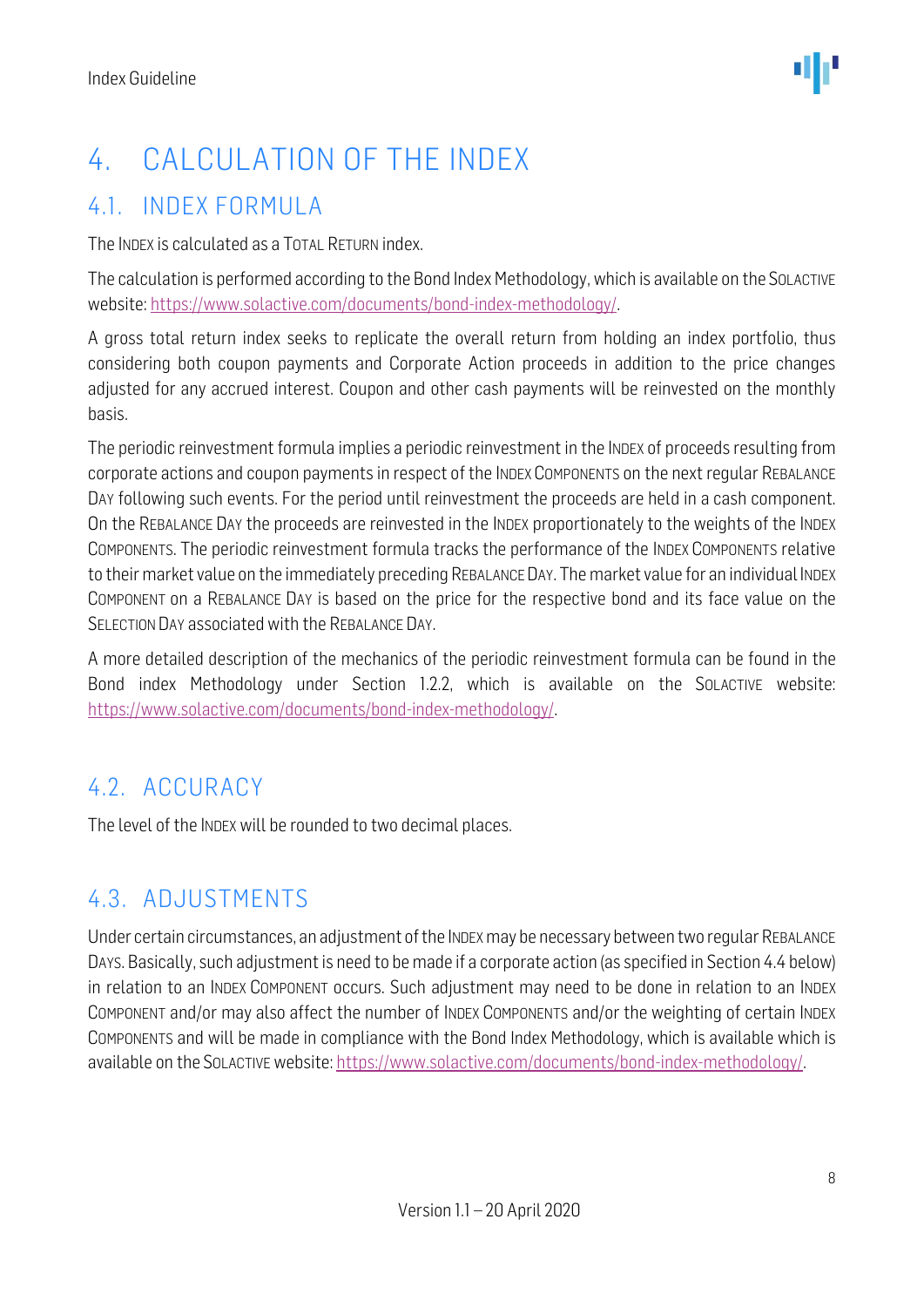### <span id="page-8-0"></span>4.4. CORPORATE ACTIONS

As part of the INDEX maintenance SOLACTIVE will consider various events – also referred to as corporate actions –which result in an adjustment to the INDEX between two regular REBALANCE DAYS. Such events have a material impact on the price, weighting or overall integrity of INDEX COMPONENTS. Therefore, they need to be accounted for in the calculation of the INDEX. Corporate actions will be implemented from the cum-day to the ex-day of the corporate action, so that the adjustment to the INDEX coincides with the occurrence of the price effect of the respective corporate action.

Adjustments to the INDEX to account for corporate actions will be made in compliance with the Bond Index Methodology, which is available which is available on the SOLACTIVE website: [https://www.solactive.com/documents/bond-index-methodology/.](https://www.solactive.com/documents/bond-index-methodology/) This document contains for each corporate action a brief definition and specifies the relevant adjustment to the INDEX variables.

While SOLACTIVE aims at creating and maintaining its methodology for treatment of corporate actions as generic and transparent as possible and in line with regulatory requirements, it retains the right in accordance with the Bond Index Methodology to deviate from these standard procedures in case of any unusual or complex corporate action or if such a deviation is made to preserve the comparability and representativeness of the INDEX over time.

Solactive considers following, but not conclusive, list of corporate actions as relevant for INDEX maintenance:

- $\geq$  Early Redemption (an event that leads to a redemption of a bond before the regular maturity date)
- $\geq$  Flat Trading (e.g. a bond Issuer fails to meet its coupon payment obligation)
- $>$  Bond Default (e.g. when the ISSUER fails to meet its coupon payment obligation or repay the principal at maturity)
- $>$  Tender Offers (a holder of a bond is invited to tender the bond for a specific price at a specific time before the regular maturity date)
- $\geq$  Exchange Offers (type of a tender offer where the Issuer offers its bondholders to exchange their existing bonds for an asset other than cash)
- $\geq$  Distressed Debt Exchange (form of debt exchange when bondholders agree to reduce the principal amount of debt securities in order to obtain higher payment priority in the form of secured debt)
- $\geq$  Bond Funge (bond issue that is attached to an existing one (parent bond). On a defined date the parent bond absorbs the funged bond)
- $>$  Payment-in-Kind Bonds (a situation where a bond pay interest in additional bonds rather than in cash)
- $>$  Conversion of [CoCo] Bonds
- $\geq$  Debt Issuance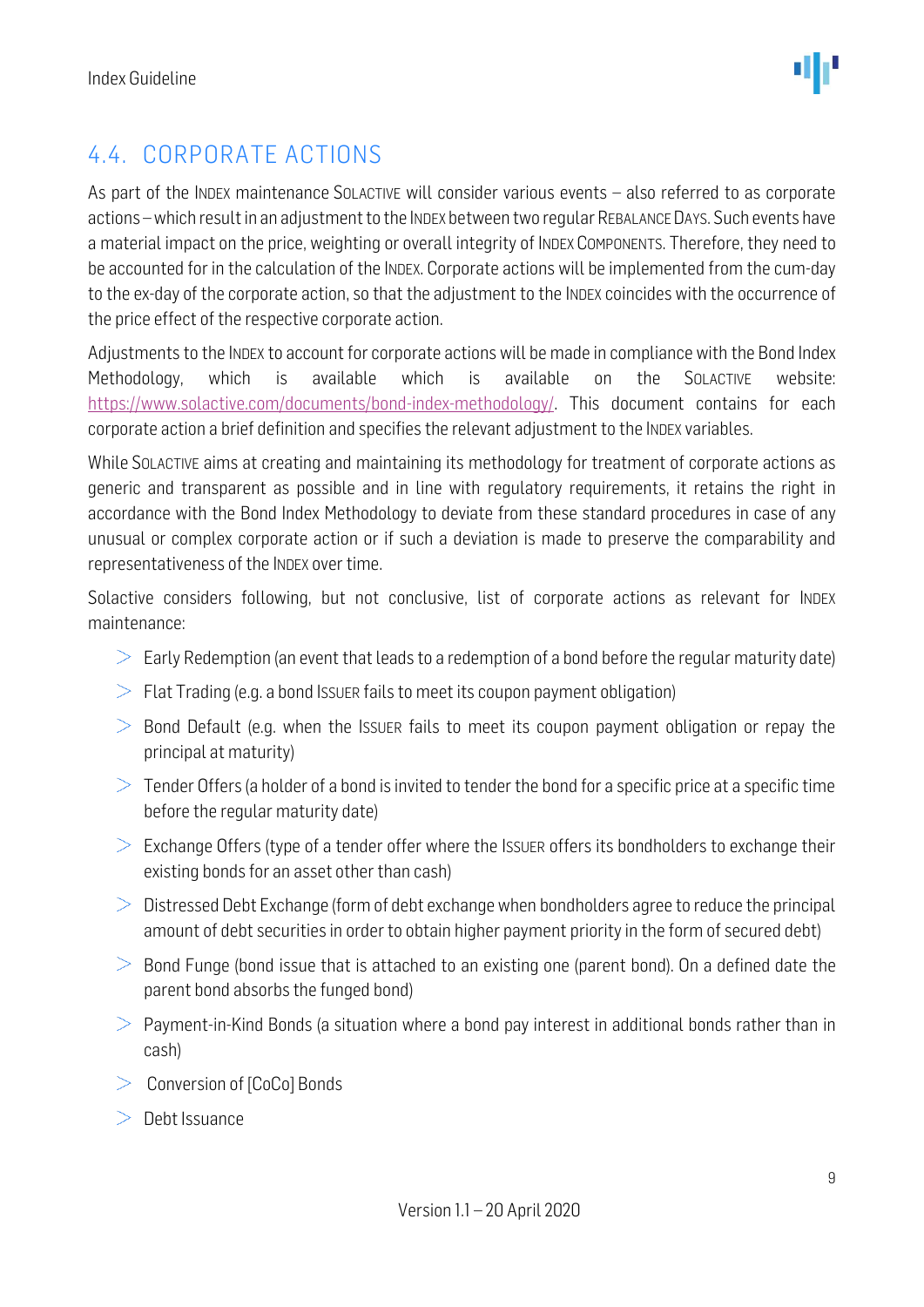$\geq$  Bond Maturity

### <span id="page-9-0"></span>4.5. RECALCULATION

SOLACTIVE makes the greatest possible efforts to accurately calculate and maintain its indices. However, errors in the determination process may occur from time to time for variety reasons (internal or external) and therefore, cannot be completely ruled out. SOLACTIVE endeavors to correct all errors that have been identified within a reasonable period of time. The understanding of "a reasonable period of time" as well as the general measures to be taken are generally depending on the underlying and is specified in the Solactive Correction Policy, which is incorporated by reference and available on the SOLACTIVE website: [https://www.solactive.com/documents/correction-policy/.](https://www.solactive.com/documents/correction-policy/)

#### <span id="page-9-1"></span>4.6. MARKET DISRUPTION

Market stress can arise due to a variety of reasons, but generally results in inaccurate or delayed prices for one or more INDEX COMPONENTS. The determination of the INDEX may be limited or impaired at times of illiquid or fragmented markets and market stress.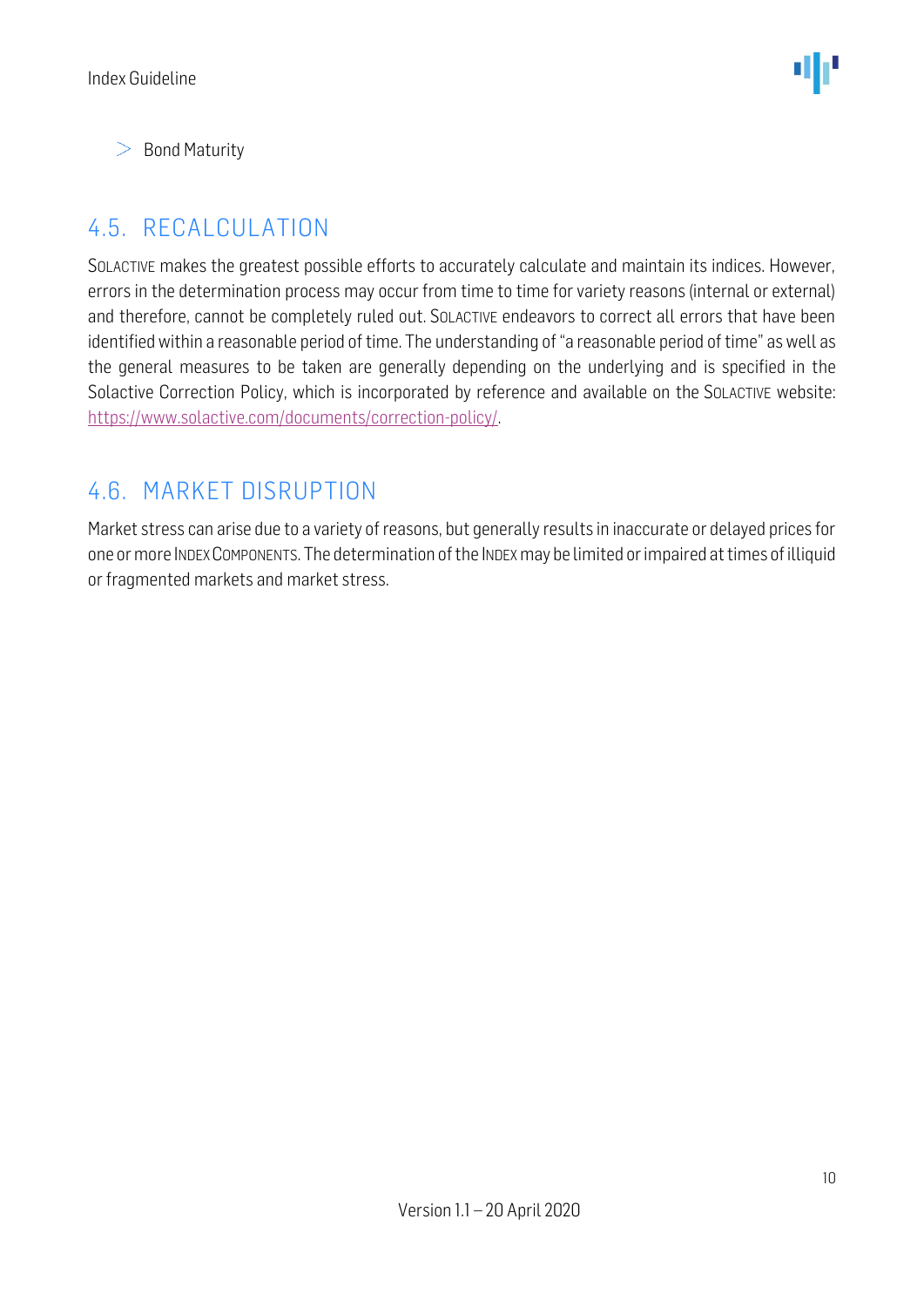### <span id="page-10-0"></span>5. MISCELLANEOUS

#### <span id="page-10-1"></span>5.1. DISCRETION

Any discretion which may need to be exercised in relation to the determination of the INDEX (for example the determination of the INDEX COMPONENTS or any other relevant decisions in relation to the INDEX) shall be made in accordance with strict rules regarding the exercise of discretion or expert judgement established by the INDEX ADMINISTRATOR.

### <span id="page-10-2"></span>5.2. METHODOLOGY REVIEW

The methodology of the INDEX is subject to regular review, at least annually. In case a need of a change of the methodology has been identified within such review (e.g. if the underlying market or economic reality has changed since the launch of the INDEX, i.e. if the present methodology is based on obsolete assumptions and factors and no longer reflects the reality as accurately, reliably and appropriately as before), such change will be made in accordance with the Methodology Policy. which is incorporated by reference available on the SOLACTIVE website: [https://www.solactive.com/documents/methodology-policy/.](https://www.solactive.com/documents/methodology-policy/)

Such change in the methodology will be announced on the SOLACTIVE webpage under the Section "Announcement", which is available at https://www.solactive.com/news/announcements/. The date of the last amendment of this INDEX is contained in this GUIDELINE.

### <span id="page-10-3"></span>5.3. CHANGES IN CALCULATION METHOD

The application by the INDEX ADMINISTRATOR of the method described in this document is final and binding. The INDEXADMINISTRATOR shall apply the method described above for the composition and calculation of the INDEX. However, it cannot be excluded that the market environment, supervisory, legal, financial or tax reasons may require changes to be made to this method. The INDEX ADMINISTRATOR may also make changes to the terms and conditions of the INDEX and the method applied to calculate the INDEX that it deems to be necessary and desirable in order to prevent obvious or demonstrable error or to remedy, correct or supplement incorrect terms and conditions. The INDEX ADMINISTRATOR is not obliged to provide information on any such modifications or changes. Despite the modifications and changes, the INDEX ADMINISTRATOR will take the appropriate steps to ensure a calculation method is applied that is consistent with the method described above.

### <span id="page-10-4"></span>5.4. TERMINATION

SOLACTIVE makes the greatest possible efforts to ensure the resilience and continued integrity of its indices over time. Where necessary, SOLACTIVE follows a clearly defined and transparent procedure to adapt index methodologies to changing underlying markets (see Section 5.2 "Methodology Review") in order to maintain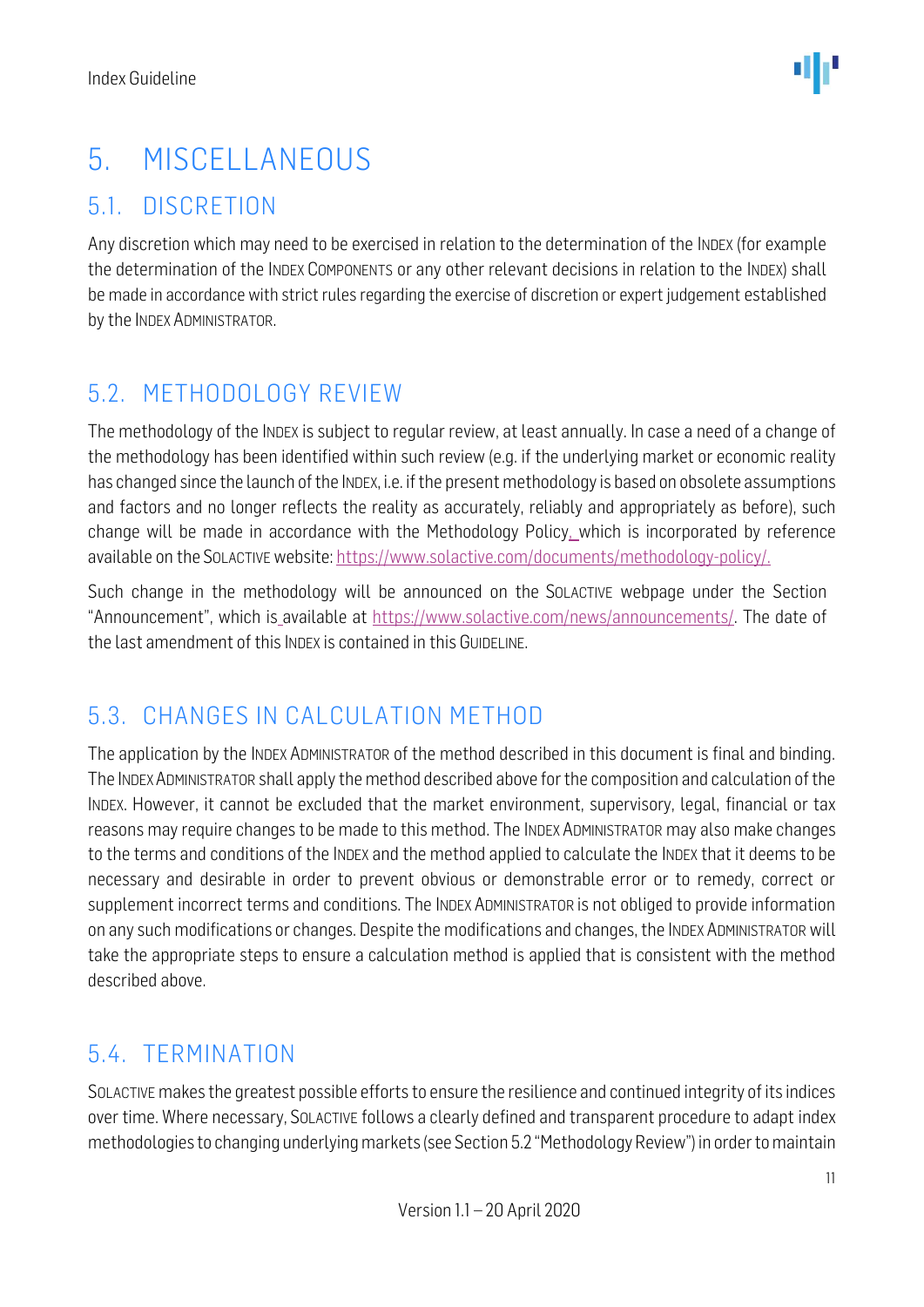continued reliability and comparability of the indices. Nevertheless, if no other options are available the orderly cessation of the INDEX may be indicated. This is usually the case when the underlying market or economic reality, which the INDEX is set to measure or to reflect, changes substantially and in a way not foreseeable at the time of inception of the INDEX, the INDEX rules, and particularly the selection criteria, can no longer be applied coherently or the INDEX is no longer used as the underlying value for financial instruments, investment funds and financial contracts.

SOLACTIVE has established and maintains clear guidelines on how to identify situations in which the cessation of the INDEX is unavoidable, how stakeholders are to be informed and consulted and the procedures to be followed for a termination or the transition to an alternative index. Details are specified in the Solactive Termination Policy, which is incorporated by reference and available on the SOLACTIVE website: [https://www.solactive.com/documents/termination-policy/.](https://www.solactive.com/documents/termination-policy/)

### <span id="page-11-0"></span>5.5. OVERSIGHT

An oversight committee composed of staff from SOLACTIVE and its subsidiaries (the "OVERSIGHT COMMITTEE") is responsible for decisions regarding any amendments to the rules of the INDEX. Any such amendment, which may result in an amendment of the GUIDELINE, must be submitted to the OVERSIGHT COMMITTEE for prior approval and will be made in compliance with th[e Methodology](http://methodology/) Policy, which is available on the SOLACTIVE website: [https://www.solactive.com/documents/methodology-policy/.](https://www.solactive.com/documents/methodology-policy/)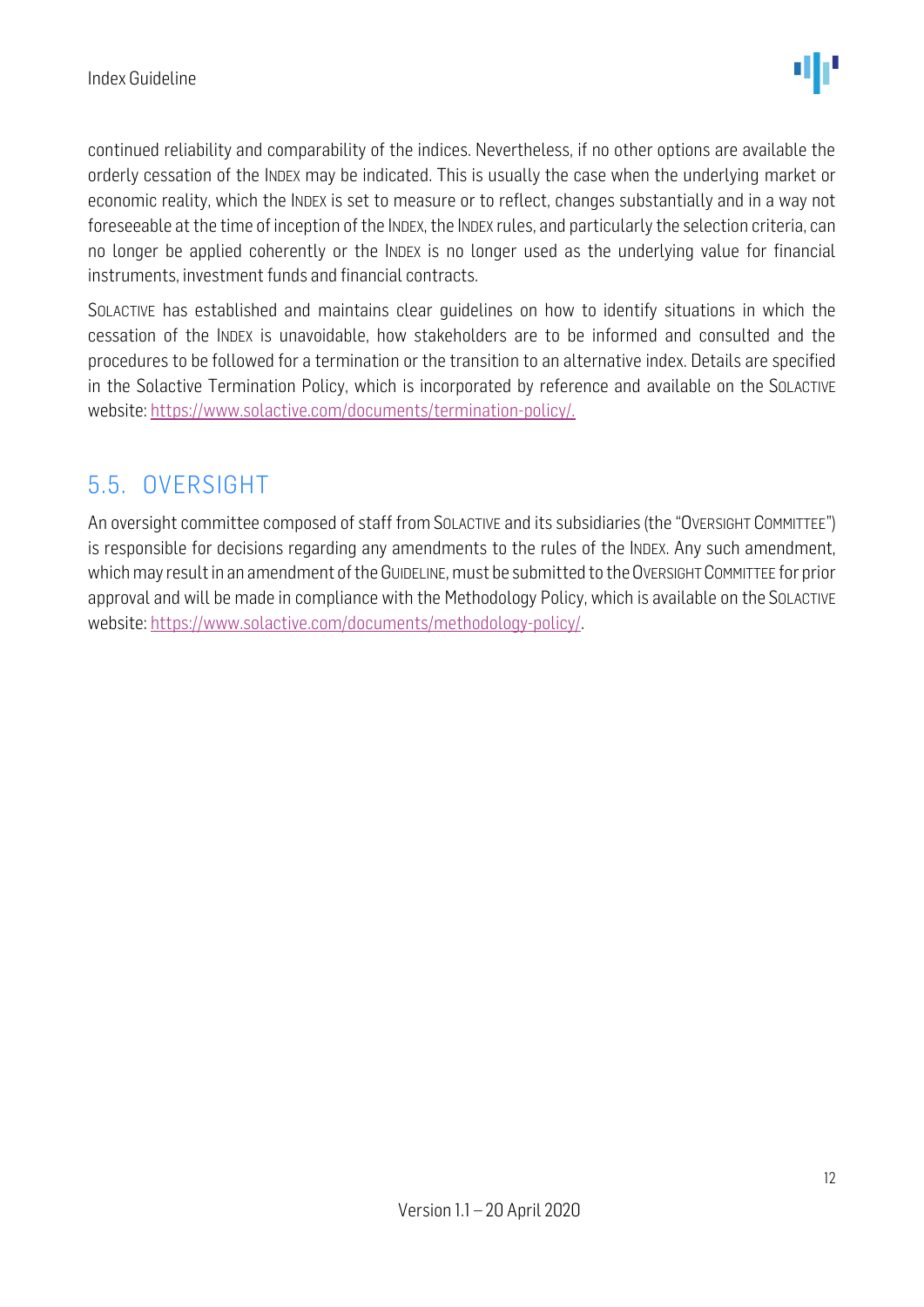### <span id="page-12-0"></span>6. DEFINITIONS

"BENCHMARK REGULATION" shall have the meaning as defined in Section "Introduction".

"BMR" shall have the meaning as defined in Section "Introduction".

"BEARER BONDS" are unregistered debt securities. This means they are not registered to a holder and do not identify a holder on the face of the bonds or in the records of the ISSUER or its agents. Coupon payments and redemption proceeds are due to whomever is considered to be the owner of the bonds in accordance with applicable laws.

"BUSINESS DAY" is with respect to the INDEX each day Monday to Friday except common European banking holidays. Common European banking holidays are Good Friday, Easter Monday, Christmas Day, Boxing Day and New Year's Day.

"CALLABLE" Callable bond is a bond with an embedded call option.

"COLLATERALIZED DEBT OBLIGATIONS (CDOS)" are financial products that are backed by a pool of loans and assets.

"CLOSE OF BUSINESS" is a time stamp when an INDEX is calculated.

"CONTINGENT CAPITAL SECURITIES" are bonds that will be converted into equity if a certain trigger event takes place or written down.

"CONVERTIBLE BONDS" are bonds that can be converted into a predetermined amount of the company's equity at certain times during its life.

"COVERED BONDS" are bonds backed by a ring-fenced pool of assets such as mortgages or public-sector loans. The ISSUER retains the responsibility to maintain the quality of the underlying asset pool.

"EFFECTIVE TIME TO MATURITY" is the minimum of the next call or put date and the final maturity date.

"FIXED COUPON BONDS" are bonds with a coupon rate that is fixed throughout their life, as opposed to bonds with floating, or variable coupons.

"FIX RATE PERIOD" is the period during which a FIXED TO FLOAT or a FIXED TO VARIABLE bond is paying a defined and unchanged coupon rate.

"FIXING TIME" is the time when the prices for the INDEX COMPONENTS are fixed for index calculation. This is specified in the Bond Index Methodology, which is available on the SOLACTIVE website: [https://www.solactive.com/documents/bond-index-methodology/.](https://www.solactive.com/documents/bond-index-methodology/)

"FLOATING RATE BONDS" are bonds with a floating coupon rate, i.e.the coupon payments fluctuate in line with the underlying level of a pre-specified interest rate.

"GUIDELINE" shall have the meaning as defined in Section "Introduction".

"INDEX" shall have the meaning as defined in Section "Introduction".

"INDEX ADMINISTRATOR" shall have the meaning as defined in Section "Introduction".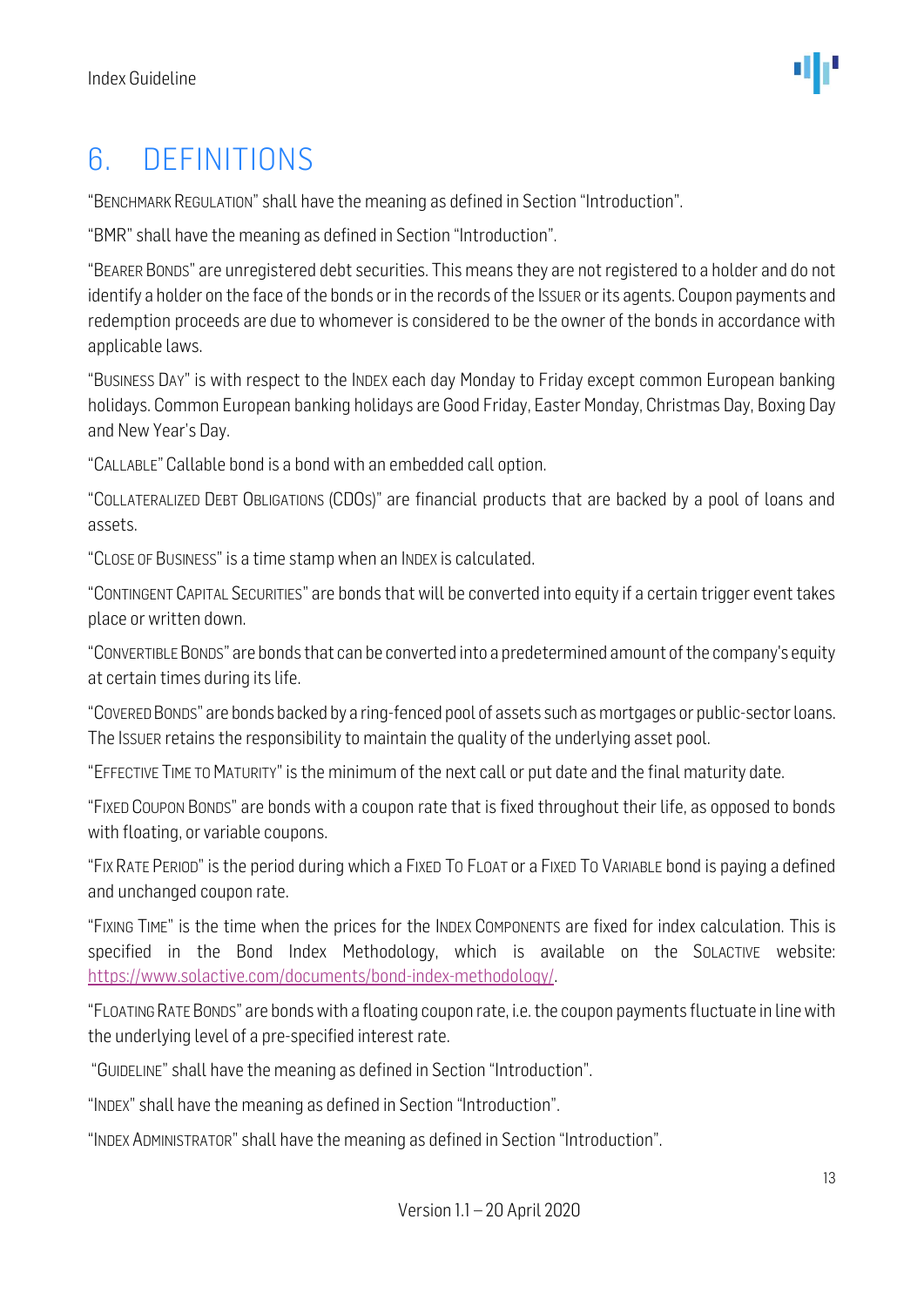"INDEX CALCULATOR" is SOLACTIVE or any other appropriately appointed successor in this function.

"INDEX COMPONENT" is each bond reflected in the INDEX.

"INDEX COMPONENT REQUIREMENTS" shall have the meaning as defined in Section 2.1.

"INDEX CURRENCY" is the currency specified in the column "Currency" in the table in Section 1.2.

"INFLATION-LINKED BONDS" are bonds whose principal and coupon payments are indexed to inflation.

"INVESTMENT GRADE" are all ratings of at least BBB- by Standard & Poor's and Fitch or Baa3 by Moody's Investors Service or BBB by DBRS.

"ISSUER" is the issuing entity of the respective bond.

"LAST EVALUATED ASK PRICE" the last available evaluated ask price by the designated PRICING PROVIDER.

"LAST EVALUATED BID PRICE" the last available evaluated bid price by the designated PRICING PROVIDER.

"LAST EVALUATED MID PRICE" is the average between LAST EVALUATED ASK PRICE and LAST EVALUATED BID PRICE.

"LIVE DATE" is 26/03/2020.

"OVERSIGHT COMMITTEE" shall have the meaning as defined in Section 5.5.

"PAYMENT-IN-KIND BONDS" A [payment-in-kind](https://www.investopedia.com/terms/p/paymentinkind.asp) (PIK) bond refers to a type of bond that pays interest in additional bonds rather than in cash during the initial period. The bond issuer incurs additional debt to create the new bonds for the interest payments. Payment-in-kind bonds are considered a type of [deferred coupon bond](https://www.investopedia.com/terms/d/deferredinterestbond.asp) since there are no cash interest payments during the bond's term.

"PERPETUAL"is a bond with no maturity date

"PUTTABLE" Puttable bond (put bond, puttable or retractable bond) is a bond with an embedded put option.

The holder of the puttable bond has the right, but not the obligation, to demand early repayment of

the principal.

"PREFERRED SECURITIES" combine both debt and equity characteristics.

"PRICING PROVIDER" is Intercontinental Exchange (ICE).

"PRIVATE PLACEMENT" A private placement involves the sale of securities to a relatively small number of select investors. Investors targeted include wealthy accredited investors, large banks, mutual funds, insurance companies and pension funds.

"REBALANCE DAY" is the last BUSINESS DAY of the month. If that day is not a BUSINESS DAY the REBALANCE DAY will be the immediately following BUSINESS DAY. For the avoidance of doubt, the REBALANCE DAY is a fixed date and will not be postponed in case such day is not a BUSINESS DAY.

"SECURITIZED OR COLLATERALIZED BONDS" are bonds secured against specific assets or receivables (ABS), mortgages (MBS) or cash flows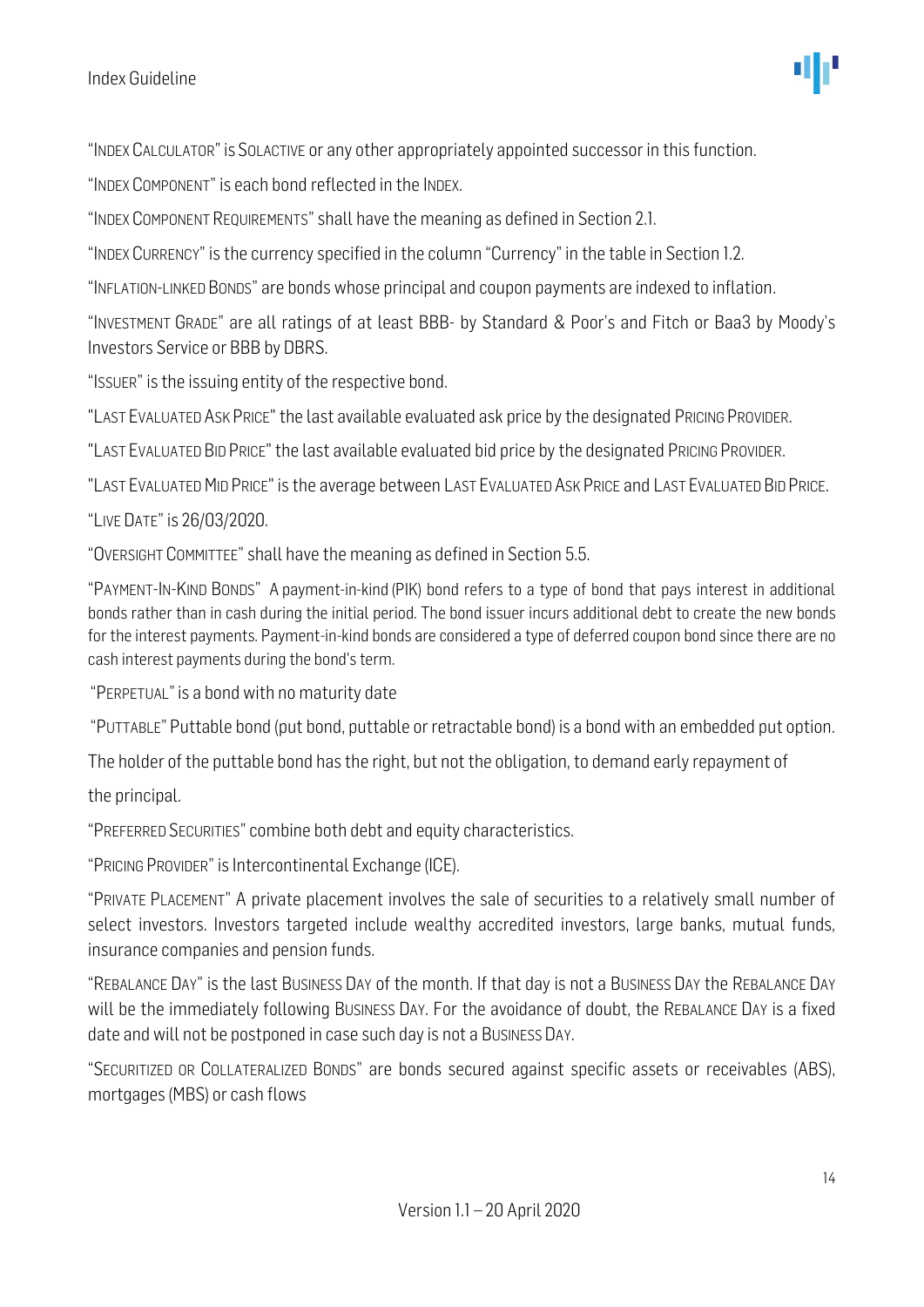"SELECTION DAY" is 3 BUSINESS DAYs before the scheduled REBALANCE DAY, disregarding any potential change of the REBALANCE DAY.

"SINKING FUND BONDS" are bonds that are backed by a fund that sets aside money on a regular basis. A sinkable bond issuer is required to buy a certain amount of the bond back from the purchaser at various points throughout the life of the bond.

"SOLACTIVE" shall have the meaning as defined in Section "Introduction".

"SPOT" is the spot foreign exchange rate to convert the currency of the INDEX COMPONENT into the denomination of the INDEX CURRENCY.

"STEP-UP COUPON BONDS" are bonds whose coupons increase while the bond is outstanding. The coupon amounts are determined at issuance.

"TIME TO MATURITY" is measured from the Rebalance Day.

"ZERO COUPON BONDS" means bonds which do not pay interest but are issued at a discount.